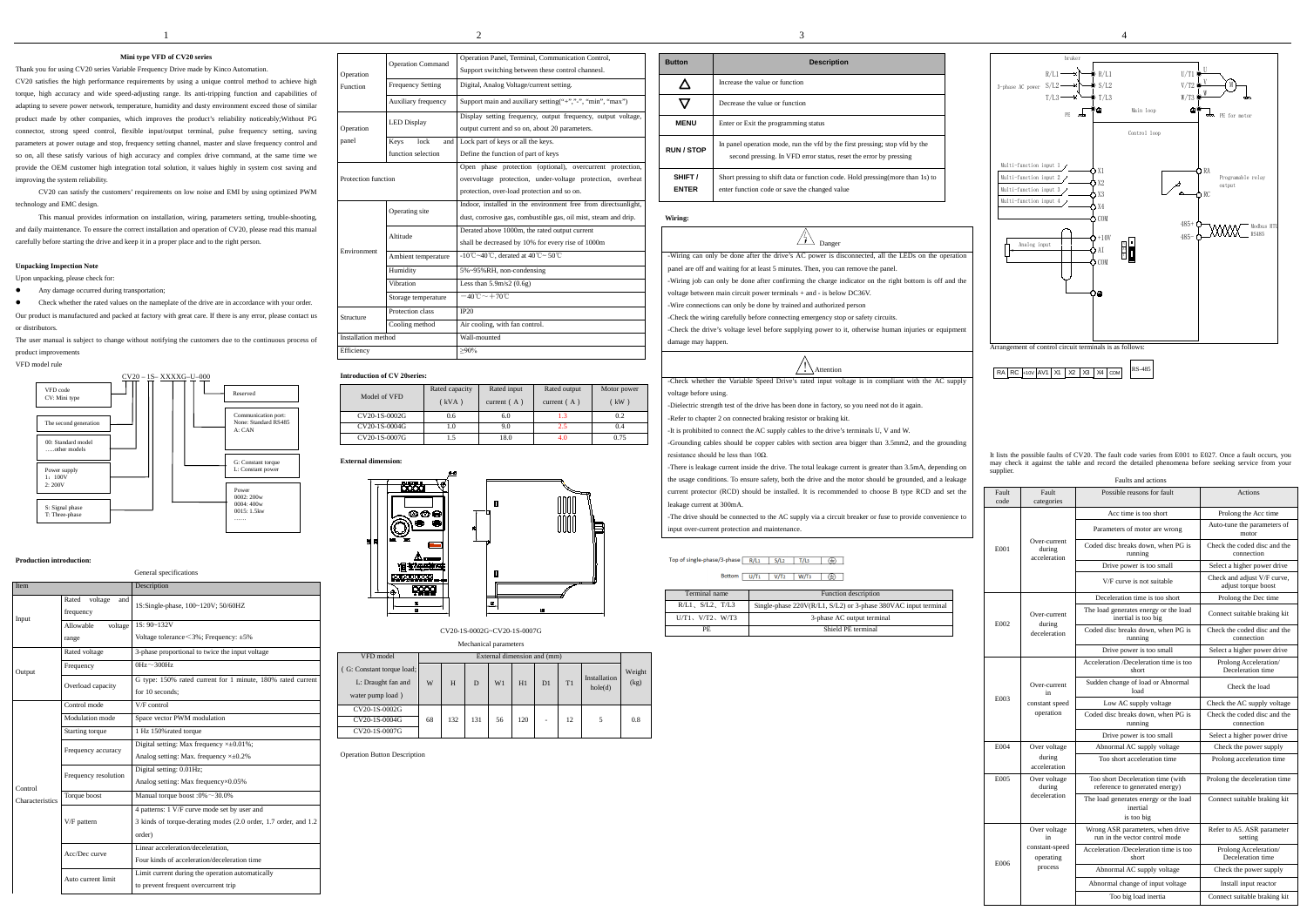|               |                                     |                                                                       |                                                                      |                            |                                                   | 6                                                                  |                        |                                                              |                                                                                                |                            |                  |                                                       |                                                                              |                        |                      |         |                           |                         |                                                       |                                                            |
|---------------|-------------------------------------|-----------------------------------------------------------------------|----------------------------------------------------------------------|----------------------------|---------------------------------------------------|--------------------------------------------------------------------|------------------------|--------------------------------------------------------------|------------------------------------------------------------------------------------------------|----------------------------|------------------|-------------------------------------------------------|------------------------------------------------------------------------------|------------------------|----------------------|---------|---------------------------|-------------------------|-------------------------------------------------------|------------------------------------------------------------|
| Fault<br>code | Fault<br>categories                 | Possible reasons for fault                                            | Actions                                                              | Fault<br>code              | Fault<br>categories                               | Possible reasons for fault                                         |                        |                                                              | Actions                                                                                        |                            | Function<br>code | Name                                                  | Descriptions                                                                 | Unit                   | Factory<br>setting   | Mod     | Setting<br>range          | Function<br>code        | Name                                                  | Descriptions                                               |
| E007          | Drive's<br>control power            | Abnormal AC supply voltage                                            | Check the AC supply voltage<br>or seek service                       |                            |                                                   | Terrible interference                                              |                        | Press STOP/RSTkey to reset<br>or add a power filter in front |                                                                                                |                            | A1.08            | DC injection<br>braking current at                    | $0.0\% \sim 100.0\%$ drive's rated<br>current                                | 0.1%                   | 0.0%                 |         | $0 - 1000$                |                         | corresponding to<br>the Min reference                 |                                                            |
|               | supply over<br>voltage              |                                                                       |                                                                      | E020                       | System<br>interference                            | DSP in control board read/write by                                 |                        | of power supply input<br>Press STOP/RST key or               |                                                                                                |                            | A1.09            | stop<br>DC injection<br>braking time at               | $0.0$ (No action)<br>$0.01 - 30.00s$                                         | 0.01s                  | 0.00s                |         | $0 - 3000$                | A3.09                   | of curve 2<br>Max reference of<br>curve 3             | A3.11~110.00%                                              |
| <b>E008</b>   | Input phase<br>loss                 | Any of phase R, S and T cannot be<br>detected                         | Check the wiring and<br>installation                                 |                            |                                                   | mistake<br>Panel's parameters are not complete or                  |                        |                                                              | seek service.<br>Update the panel's                                                            |                            | A1.10            | stop<br>Restart after                                 | 0:Disable                                                                    |                        |                      |         | $0 - 1$                   | A3.10                   | Actual value<br>corresponding to                      | The same as A3                                             |
|               |                                     | Any of Phase U, V and W cannot be                                     | Check the AC supply voltage<br>Check the drive's output<br>wiring    |                            | Parameter                                         | version of the parameters are not the                              |                        |                                                              | parameters and version again.<br>First set b4.04 to 1 to upload<br>the parameters and then set |                            | A1.11            | power failure<br>Delay time for                       | 1:Enable<br>$0.0 - 10.0s$                                                    | 0.1s                   | 0.0s                 |         | $0 - 100$                 |                         | the Max<br>reference of                               |                                                            |
| E009          | Output phase<br>loss                | detected                                                              | Check the cable and the<br>motor                                     | E023                       | copy<br>error                                     | as that of the main control board                                  |                        | b4.04 to 2 or 3 to download                                  | the parameters.                                                                                |                            |                  | restart after<br>power<br>failure                     |                                                                              |                        |                      |         |                           | A3.11                   | curve 3<br>Min reference of<br>curve 3                | $0.0\%$ ~A3.09                                             |
|               |                                     | Short-circuit among 3-phase output or<br>line-to-ground short circuit | Rewiring, please make sure<br>the insulation of motor is             |                            |                                                   | Panel's EEPROM is damaged                                          |                        |                                                              | Seek service                                                                                   |                            | A1.12            | Anti-reverse<br>running function                      | 0: Disabled<br>: Enabled (It will operate at                                 |                        |                      |         | $0 - 1$                   | A3.12                   | Actual value<br>corresponding to                      | The same as A3                                             |
|               |                                     | Instantaneous over-current                                            | good<br>Refer to E001~E003                                           |                            |                                                   | Improper settings of parameters on the<br>nameplate                |                        | Set the parameters correctly<br>according to the nameplate   |                                                                                                |                            | A1.13            |                                                       | zero frequency when input a<br>reverse command)<br>$0.00 - 360.00s$          | 0.01s                  | 0.00s                |         | $0 - 36000$               | A3.13                   | the Min reference<br>of curve 3<br>Max reference of   | A3.15~110.00%                                              |
|               |                                     | Vent is obstructed or fan does not work                               | Clean the vent or replace the<br>fan                                 |                            | Auto-tuning                                       | Prohibiting contra Auto-turning during<br>rollback                 |                        | Cancel prohibiting rollback<br>Check the motor's wiring      |                                                                                                |                            | A1.14            | Delay time of ru<br>reverse/forward<br>Switch mode of | 0: Switch when pass 0Hz                                                      |                        | $\Omega$             |         | $0 - 1$                   | A3.14                   | curve 4<br>Actual value                               | The same as A3                                             |
|               |                                     | Over-temperature                                                      | Lower the ambient<br>temperature                                     | E024                       | fault                                             |                                                                    |                        | Check the set value of<br>A0.10(upper limiting               |                                                                                                |                            |                  | run<br>reverse/forward                                | 1: Switch when pass starting<br>frequency                                    |                        |                      |         |                           |                         | corresponding to<br>the Max                           |                                                            |
| E010          | Protections of<br>IGBT act          | Wires or connectors of control board<br>are loose                     | Check and rewiring                                                   |                            |                                                   | Overtime of auto-tuning                                            |                        | frequency), make sure if it is                               | lower than the rated                                                                           |                            | A1.15            | (Reserved)<br>Detecting<br>frequency of stop          | $0.00 - 150.00$ Hz                                                           | $0.01$ Hz              | $0.10\text{Hz}$      |         | $0 - 15000$               | A3.15                   | reference of<br>curve 4<br>Reference of               | $A3.17 - A3.13$                                            |
|               |                                     | Current waveform distorted due to<br>output<br>phase loss             | Check the wiring                                                     | E026                       | The load of<br>drive is lost                      | The load is lost or reduced                                        |                        | Check the situation of the                                   | frequency or not<br>load                                                                       |                            | $A1.16 -$        | Reserved                                              | Group A2: Frequency setting                                                  |                        |                      |         |                           |                         | inflection point<br>2 of curve 4                      |                                                            |
|               |                                     | Auxiliary power supply is damaged or<br>IGBT                          | Seek service                                                         | E027                       | Brake unit<br>fault                               | Brake tube is broken                                               |                        |                                                              | Seek service                                                                                   |                            | A2.00            | Auxiliary<br>reference<br>frequency                   | 0: No auxiliary reference<br>frequency<br>1:AI                               |                        |                      |         | $0 - 5$                   | A3.16                   | Actual value<br>corresponding to<br>the Min reference | The same as A3                                             |
|               |                                     | driving voltage is too low<br>Short-circuit of IGBT bridge            | Seek service                                                         | <b>List of Parameters:</b> |                                                   |                                                                    |                        |                                                              |                                                                                                |                            | A2.01            | selector<br>Main and                                  | 5: Output by PID process<br>$0: +$                                           |                        | $\Omega$             | $\circ$ | $0 - 3$                   |                         | of inflection point<br>2 of curve 4                   |                                                            |
|               |                                     | Control board is abnormal                                             | Seek service<br>Lower the ambient                                    | Function<br>code           | Name                                              | Descriptions                                                       | Unit                   | Factory<br>etting                                            | Mod                                                                                            | Setting<br>range           |                  | auxiliary<br>reference                                | 2: MAX (Main reference,                                                      |                        |                      |         |                           | A3.17                   | Reference of<br>inflection point<br>1 of curve 4      | $A3.19 - A3.15$                                            |
| E011          | <b>IGBT</b><br>module's             | Ambient over-temperature<br>Vent is obstructed                        | temperature<br>Clean the vent                                        | A0.00                      | User password                                     | Group A0: Basic operating parameters<br>0: No password protection. |                        |                                                              |                                                                                                | 0~FFFF                     |                  | frequency<br>calculation                              | Auxiliary reference)<br>3: MIN (Main reference,<br>Auxiliary reference)      |                        |                      |         |                           | A3.18                   | Actual value<br>corresponding to                      | The same as A3                                             |
|               | heatsink<br>overheat                | Fan does not work                                                     | Replace the fan                                                      | A0.01                      | Control mode                                      | Others: Password protection.<br>0:reserved                         |                        |                                                              |                                                                                                | $0 - 2$                    | A2.02<br>A2.03   | UP/DN rate<br>UP/DN                                   | $0.01 - 99.99$ Hz/s<br>Unit's place of LED:                                  | 0.01                   | 1.00<br>$00\,$       |         | $1 - 9999$<br>$0 - 11H$   |                         | the Min reference<br>of inflection point              |                                                            |
|               |                                     | <b>IGBT</b> module is abnormal<br>Ambient over-temperature            | Seek service<br>Lower the ambient                                    |                            |                                                   | 1: reserved<br>2: V/F control                                      |                        |                                                              |                                                                                                |                            |                  | regulating contro                                     | 0: Save reference frequency<br>upon power outage                             |                        |                      |         |                           | A3.19                   | 1 of curve 4<br>Min reference of                      | $0.0\%$ ~A3.17                                             |
| E012          | Rectifier's<br>heatsink<br>overheat | Vent is obstructed                                                    | temperature<br>Clean the vent                                        | A0.02                      | Main reference<br>frequency<br>selector           | 0: Digital setting in A0.03<br>1:AI<br>2: Reserved                 |                        |                                                              | $\circ$                                                                                        | $0 - 5$                    |                  |                                                       | 1: Not save reference frequency<br>upon power outage.<br>Ten's place of LED: |                        |                      |         |                           | A3.20                   | curve 4<br>Actual value<br>corresponding to           | The same as A3                                             |
|               |                                     | Fan does not work                                                     | Replace the fan                                                      |                            |                                                   | 3:Potentiometer                                                    |                        |                                                              |                                                                                                |                            |                  |                                                       | 0: Hold reference frequency at                                               |                        |                      |         |                           |                         | the Min reference<br>of curve 4                       |                                                            |
|               |                                     | Parameters of motor are wrong                                         | Auto-tune the parameters of<br>motor<br>Select the drive with bigger | A0.03                      | Set the operating<br>frequency in<br>digital mode | $A0.11 - A0.10$                                                    | 0.01H                  | 50.00                                                        |                                                                                                | $0 - 3000$                 |                  |                                                       | 1: Clear reference frequency at                                              |                        |                      |         |                           | A4.00                   | Acc/Dec mode                                          | Group A4<br>0: Linear Acc/L                                |
|               |                                     | Too heavy load                                                        | power<br>Reduce the DC injection                                     | A0.04                      | Methods of<br>inputting                           | 0: Panel control<br>1: Terminal control                            |                        |                                                              | $\circ$                                                                                        | $0 - 2$                    |                  |                                                       | Hundred's place of LED:<br>0: UP/DN integral time valid                      |                        |                      |         |                           | A4.01                   | Acc time 2                                            | 1: S Curve<br>$0.0 - 6000.0$                               |
| E013          | Drive<br>overload                   | DC injection braking current is too big                               | braking current and prolong<br>the braking time.                     | A0.05                      | operating<br>commands<br>Set running              | 2: Communication control<br>0: Forward 1: Reverse                  |                        |                                                              |                                                                                                | $0 - 1$                    | A2.04            | Jog operating<br>frequency                            | 1:UP/DN speed value<br>$0.10 - 50.00$ Hz                                     | $0.01$ Hz $5.00$       |                      |         | $10 - 5000$               | A4.02<br>A4.03<br>A4.04 | Dec time 2<br>Acc time 3<br>Dec time 3                | $0.0 - 6000.0$<br>$0.0 - 6000.0$<br>$0.0 - 6000.0$         |
|               |                                     | Too short acceleration time<br>Low AC supply voltage                  | Prolong acceleration time<br>Check the AC supply voltage             | A0.06                      | direction<br>Acc time 1                           | $0.0 - 6000.0$                                                     | 0.1S                   | 6.0s                                                         |                                                                                                | $0 - 60000$                | A2.05            | Interval of Jog<br>operation                          | $0.0 - 100.0s$                                                               | 0.1s                   | 0.0 <sub>1</sub>     |         | $0 - 1000$                | A4.05<br>A4.06          | Acc time 4<br>Dec time 4                              | $0.0 - 6000.0$<br>$0.0 - 6000.0$                           |
|               |                                     | Improper V/F curve                                                    | Adjust V/F curve or torque                                           | A0.07                      | Dec time 1                                        | $0.0 - 6000.0$<br>50Hz~ 300.00Hz                                   | 0.1S                   | 6.0s<br>50.00                                                |                                                                                                | $0 - 60000$<br>$0 - 30000$ | A2.06<br>A2.07   | Skip frequency<br>Range of skip                       | $0.00 - 300.00$ Hz<br>$0.00 - 30.00$ Hz                                      | $0.01$ Hz<br>$0.01$ Hz | 0.00<br>0.00         |         | $0 - 30000$<br>$0 - 3000$ | A4.07                   | S curve                                               | $10.0\% \sim 50.0\%$ (                                     |
|               |                                     | Improper motor's overload protection                                  | boost value<br>Modify the motor's overload                           | A0.08<br>A0.09             | Max. output<br>frequency<br>Max. output           | $0 - 480$                                                          | $0.01$ Hz<br>1V        | VFD's                                                        |                                                                                                | $0 - 480$                  | A2.08            | frequency 1<br>Skip frequency                         | $0.00 - 300.00$ Hz                                                           | $0.01$ Hz              | 0.00                 |         | $0 - 30000$               | A4.08                   | acceleration<br>starting time<br>S curve              | $A4.07 + A4.08 \leq$<br>$10.0\% \sim 70.0\%$ (             |
|               |                                     | threshold<br>Motor is locked or load suddenly<br>become too big       | protection threshold.<br>Check the load                              |                            | voltage                                           |                                                                    |                        | rated<br>values                                              |                                                                                                |                            | A2.09            | Range of skip<br>frequency                            | $0.00 - 30.00$ Hz                                                            | $0.01$ Hz              | $0.00\,$             |         | $0 - 3000$                |                         | acceleration<br>ending time                           | A4.07+ A4.08                                               |
| E014          | Motor<br>over-load                  | Common motor has operated with<br>heavy load                          | Use a special motor if the<br>motor is required to operate           | A0.10<br>A0.11             | Upper limit of<br>frequency<br>Lower limit of     | $A0.11 - A0.08$<br>$0.00 - A0.10$                                  | $0.01$ Hz<br>$0.01$ Hz | 50.00<br>0.00                                                |                                                                                                | $0 - 30000$<br>$0 - 30000$ | A2.10<br>A2.11   | Skip frequency 3<br>Range of skip<br>frequency 3      | $0.00 - 300.00$ Hz<br>$0.00 - 30.00$ Hz                                      | $0.01$ Hz<br>$0.01$ Hz | $0.00\,$<br>$0.00\,$ |         | $0 - 30000$<br>$0 - 3000$ | A4.09                   | S curve<br>deceleration<br>starting time              | $10.0\% \sim 50.0\%$ (1<br>A4.09+ A4.10                    |
|               |                                     | at low speed for a long time.                                         | for a long time.                                                     | A0.12                      | frequency<br><b>Basic</b> operating               | $0.00 - 300.00$ Hz                                                 | $0.01$ Hz              | 50.00                                                        |                                                                                                | $0 - 30000$                | A3.00            | Reference                                             | Group A3:Setting curve<br>LED unit's place: AI curve                         |                        | 3330                 |         | 0~3333H                   | A4.10                   | S curve<br>deceleration                               | $10.0\% \sim 70.0\%$ (1<br>A4.09+ A4.10                    |
|               |                                     | Low AC supply voltage<br>Improper V/F curve                           | Check the AC supply voltage<br>Set V/F curve and torque              | A0.13                      | frequency<br>Torque boost                         | $0.0\%$ (Auto), $0.1\%$ ~30.0%                                     | 0.1%                   | 0.0%                                                         | $\circ$                                                                                        | $0 - 300$                  |                  | frequency<br>curve selection                          | selection<br>$0:$ Curve $1$                                                  |                        |                      |         |                           | A4.11                   | ending time<br>Quick start-stop                       | 0: Disable                                                 |
| E015          | external                            | Terminal used for stopping the drive in                               | boost value correctly<br>Disconnect the terminal if the              | A1.00                      | Starting mode                                     | Group A1: Start and stop parameters<br>0: Start from the starting  |                        |                                                              |                                                                                                | $0 - 2$                    |                  |                                                       | 1: Curve 2<br>2: Curve 3<br>3: Curve 4                                       |                        |                      |         |                           |                         | selector                                              | 1: Quick start, I<br>2: Normal start,<br>3: Quick start, o |
|               | equipment<br>fails<br><b>EEPROM</b> | emergent status is closed                                             | external fault is cleared                                            |                            |                                                   | frequency<br>1: Brake first and then start<br>2: Reserved          |                        |                                                              |                                                                                                |                            | A3.01            | Max reference of<br>curve 1                           | A3.03~110.00%                                                                | 0.01%                  | 100.00%              |         | $0 - 11000$               | A4.12<br>A4.13          | <b>Start ACR-P</b><br>Start ACR-I                     | $0.1 - 200.0$<br>$0.000 - 10.000S$                         |
| E016          | R/W<br>fault                        | R/W fault of control parameters                                       | Press STOP/RST to reset,<br>seek service                             | A1.01                      | Starting<br>frequency                             | $0.00 - 60.00$ Hz                                                  | $0.01$ Hz              | $0.00 \text{Hz}$                                             |                                                                                                | $0 - 6000$                 | A3.02            | Actual value<br>corresponding to<br>the Max           | Reference frequency:<br>$0.0 - 100.00\%$ Fmax<br>Torque: 0.0~300.00% Te      | 0.01%                  | 100.00%              |         | $0 - 10000$               | A4.14<br>A4.15          | Start AVR-P<br>Start AVR-I                            | $0.1 - 200.0$<br>$0.000 - 10.000S$                         |
| E017          | Communicatio<br>n timeout           | The setting time is too shot                                          | Set b3.02 to 0, it means do<br>not detection                         | A1.02                      | Holding time of<br>starting<br>frequency          | $0.00 - 10.00s$                                                    | 0.01s                  | 0.00s                                                        |                                                                                                | $0 - 1000$                 |                  | reference of<br>curve 1                               |                                                                              |                        |                      |         |                           | A4.16<br>A4.17<br>A4.18 | Stop ACR-P<br>Stop ACR-I<br>Stop AVR-P                | $0.1 - 200.0$<br>$0.000 - 10.000S$<br>$0.1 - 200.0$        |
|               |                                     | Low AC supply voltage<br>Contactor damaged                            | Check the AC supply voltage<br>Replace the contactor in main         | A1.03                      | DC injection<br>braking current at                | $0.0\% \sim 100.0\%$ drive's rated<br>current                      | 0.1%                   | 0.0%                                                         |                                                                                                | $0 - 1000$                 | A3.03            | Min reference of<br>curve 1                           | $0.0\%$ ~A3.01                                                               | 0.01%                  | 0.00%                |         | $0 - 11000$               | A4.19<br>A4.20          | Stop AVR-I<br>Over_Commtatat                          | $0.000 - 10.000S$<br>0: disable                            |
| E018          | Contactor not<br>closed             | Soft start resistor is damaged                                        | circuit and seek service<br>Replace the soft start resistor          | A1.04                      | start<br>DC injection<br>braking                  | 0.00 (No action)<br>$0.01 - 30.00s$                                | 0.01s                  | 0.00s                                                        |                                                                                                | $0 - 3000$                 | A3.04            | Actual value<br>corresponding to<br>the Min reference | The same as A3.02                                                            | 0.01%                  | 0.00%                |         | $0 - 10000$               | A4.21                   | on Stop<br>Comm ACR-P                                 | 1:enable<br>$0 - 65535$                                    |
|               |                                     | Control circuit is damaged                                            | and seek service<br>Seek service                                     | A1.05                      | ime at start<br>Stopping mode                     | $0:$ Dec-to-stop                                                   |                        | $\Omega$                                                     |                                                                                                | $0 - 2$                    | A3.05            | of curve 1<br>Max reference of                        | A3.07~110.00%                                                                | 0.01%                  | 100.00%              |         | $0 - 11000$               | A4.22<br>A4.23<br>A4.24 | Comm ACR-I<br>Output V ratio<br>Output I ratio        | $0 - 65535$<br>$0 - 65535$<br>$0 - 65535$                  |
|               |                                     | Input phase loss                                                      | Check the wiring of R, S, T.                                         |                            |                                                   | : Coast-to-stop<br>2: Dec-to-stop+DC injection                     |                        |                                                              |                                                                                                |                            | A3.06            | curve 2<br>Actual value                               | The same as A3.02                                                            | 0.01%                  | 100.00%              |         | $0 - 10000$               |                         |                                                       | Gro                                                        |
|               | Current                             | Wires or connectors of control board<br>are loose                     | Check and re-wire                                                    | A1.06                      | DC injection                                      | braking<br>$0.00 - 60.00$ Hz                                       | $0.01$ Hz              | 0.00 Hz                                                      |                                                                                                | $0 - 6000$                 |                  | corresponding to<br>the Max                           |                                                                              |                        |                      |         |                           | $A6.00 - A$             | Multi-function                                        | Group A6: C<br>0: No function1                             |
| E019          | detection<br>circuit                | Auxiliary power supply is damaged<br>Hall sensor is damaged           | Seek service<br>Seek service                                         |                            | braking initial<br>frequency at stop              |                                                                    |                        |                                                              |                                                                                                |                            |                  | reference of<br>curve 2                               |                                                                              |                        |                      |         |                           | 6.03                    | terminal X1~X4                                        | 2: Reverse<br>3: Forward jog                               |
|               | fails                               | Amplifying circuit is abnormal                                        | Seek service                                                         | A1.07                      | Injection braking<br>waiting time at              | $0.00 - 10.00s$                                                    | 0.01s                  | 0.00s                                                        |                                                                                                | $0 - 1000$                 | A3.07            | Min reference of<br>curve 2                           | $0.0\% \sim A3.05$                                                           | 0.01%                  | 0.00%                |         | $0 - 11000$               |                         |                                                       | 4: Reverse jog<br>5: 3-wire operators 5: 5: 5              |

| Fault<br>code    | Fault<br>categories                                  | Possible reasons for fault                                                              |                   |                                                                                                                                      | Actions             |                            |  |  |  |  |
|------------------|------------------------------------------------------|-----------------------------------------------------------------------------------------|-------------------|--------------------------------------------------------------------------------------------------------------------------------------|---------------------|----------------------------|--|--|--|--|
|                  | System                                               | Terrible interference                                                                   |                   | Press STOP/RSTkey to reset<br>or add a power filter in front<br>of power supply input                                                |                     |                            |  |  |  |  |
| E020             | interference                                         | DSP in control board read/write by<br>mistake                                           |                   | Press STOP/RST key or                                                                                                                | seek service.       |                            |  |  |  |  |
|                  |                                                      | Panel's parameters are not complete or<br>the                                           |                   | Update the panel's<br>parameters and version again.                                                                                  |                     |                            |  |  |  |  |
|                  | Parameter                                            | version of the parameters are not the                                                   |                   | First set b4.04 to 1 to upload<br>the parameters and then set                                                                        |                     |                            |  |  |  |  |
| E023             | copy<br>error                                        | same<br>as that of the main control board                                               |                   | b4.04 to 2 or 3 to download                                                                                                          | the parameters.     |                            |  |  |  |  |
|                  |                                                      | Panel's EEPROM is damaged                                                               |                   |                                                                                                                                      | Seek service        |                            |  |  |  |  |
|                  |                                                      | Improper settings of parameters on the<br>nameplate                                     |                   | Set the parameters correctly<br>according to the nameplate                                                                           |                     |                            |  |  |  |  |
|                  |                                                      | Prohibiting contra Auto-turning during<br>rollback                                      |                   | Cancel prohibiting rollback                                                                                                          |                     |                            |  |  |  |  |
| E024             | Auto-tuning<br>fault                                 | Overtime of auto-tuning                                                                 |                   | Check the motor's wiring<br>Check the set value of<br>A0.10(upper limiting<br>frequency), make sure if it is<br>lower than the rated | frequency or not    |                            |  |  |  |  |
| E026             | The load of<br>drive is lost                         | The load is lost or reduced                                                             |                   | Check the situation of the                                                                                                           | load                |                            |  |  |  |  |
| E027             | Brake unit<br>fault                                  | Brake tube is broken                                                                    |                   |                                                                                                                                      | Seek service        |                            |  |  |  |  |
|                  | <b>List of Parameters:</b>                           |                                                                                         |                   |                                                                                                                                      |                     |                            |  |  |  |  |
| Function<br>code | Name                                                 | Descriptions                                                                            | Unit              | Factory<br>setting                                                                                                                   | Mod<br>if.          | Setting<br>range           |  |  |  |  |
| A0.00            | User password                                        | Group A0: Basic operating parameters<br>0: No password protection.                      | 1                 | $\mathbf{0}$                                                                                                                         | $\circ$             | $0$ ~FFFF                  |  |  |  |  |
|                  |                                                      | Others: Password protection.                                                            |                   |                                                                                                                                      |                     |                            |  |  |  |  |
| A0.01            | Control mode                                         | 0:reserved<br>1: reserved<br>2: V/F control                                             | $\mathbf{1}$      | 0                                                                                                                                    | $\times$            | $0 - 2$                    |  |  |  |  |
| A0.02            | Main reference<br>frequency<br>selector              | 0: Digital setting in A0.03<br>1:AI<br>2: Reserved                                      | 1                 | 0                                                                                                                                    | $\circ$             | $0 - 5$                    |  |  |  |  |
| A0.03            | Set the operating                                    | 3:Potentiometer<br>$A0.11 - A0.10$                                                      | 0.01H             | 50.00                                                                                                                                | $\circ$             | $0 - 3000$                 |  |  |  |  |
|                  | frequency in<br>digital mode                         |                                                                                         |                   |                                                                                                                                      |                     |                            |  |  |  |  |
| A0.04            | Methods of<br>inputting<br>operating<br>commands     | 0: Panel control<br>1: Terminal control<br>2: Communication control                     | 1                 | $\boldsymbol{0}$                                                                                                                     | $\circ$             | $0 - 2$                    |  |  |  |  |
| A0.05            | Set running                                          | 0: Forward 1: Reverse                                                                   | $\mathbf{1}$      | $\mathbf{0}$                                                                                                                         | $\circ$             | $0 - 1$                    |  |  |  |  |
| A0.06            | direction<br>Acc time 1                              | $0.0 - 6000.0$                                                                          | 0.1S              | 6.0s                                                                                                                                 | $\circ$             | $0 - 60000$                |  |  |  |  |
| A0.07<br>A0.08   | Dec time 1<br>Max. output                            | $0.0 - 6000.0$<br>50Hz~ 300.00Hz                                                        | 0.1S<br>$0.01$ Hz | 6.0s<br>50.00                                                                                                                        | $\circ$<br>$\times$ | $0 - 60000$<br>$0 - 30000$ |  |  |  |  |
|                  | frequency                                            |                                                                                         |                   |                                                                                                                                      |                     |                            |  |  |  |  |
| A0.09            | Max. output<br>voltage                               | $0 - 480$                                                                               | 1V                | VFD's<br>rated<br>values                                                                                                             | $\times$            | $0 - 480$                  |  |  |  |  |
| A0.10            | Upper limit of<br>frequency                          | $A0.11 - A0.08$                                                                         | $0.01$ Hz         | 50.00                                                                                                                                | $\circ$             | $0 - 30000$                |  |  |  |  |
| A0.11            | Lower limit of<br>frequency                          | $0.00 - A0.10$                                                                          | $0.01$ Hz         | 0.00                                                                                                                                 | $\circ$             | $0 - 30000$                |  |  |  |  |
| A0.12            | <b>Basic</b> operating<br>frequency                  | $0.00 - 300.00$ Hz                                                                      | $0.01$ Hz         | 50.00                                                                                                                                | $\circ$             | $0 - 30000$                |  |  |  |  |
| A0.13            | Torque boost                                         | $0.0\%$ (Auto), $0.1\%$ ~30.0%<br>Group A1: Start and stop parameters                   | 0.1%              | 0.0%                                                                                                                                 | $\circ$             | $0 - 300$                  |  |  |  |  |
| A1.00            | Starting mode                                        | 0: Start from the starting<br>frequency<br>1: Brake first and then start<br>2: Reserved | 1                 | $\boldsymbol{0}$                                                                                                                     | $\times$            | $0 - 2$                    |  |  |  |  |
| A1.01            | Starting                                             | $0.00 - 60.00$ Hz                                                                       | $0.01$ Hz         | $0.00$ Hz                                                                                                                            | $\circ$             | $0 - 6000$                 |  |  |  |  |
| A1.02            | frequency<br>Holding time of<br>starting             | $0.00 - 10.00s$                                                                         | 0.01s             | 0.00s                                                                                                                                | $\circ$             | $0 - 1000$                 |  |  |  |  |
| A1.03            | frequency<br>DC injection<br>braking current at      | 0.0%~100.0% drive's rated<br>current                                                    | 0.1%              | 0.0%                                                                                                                                 | $\circ$             | $0 - 1000$                 |  |  |  |  |
| A1.04            | start<br>DC injection                                | $0.00$ (No action)                                                                      | 0.01s             | 0.00s                                                                                                                                | $\circ$             | $0 - 3000$                 |  |  |  |  |
|                  | braking<br>time at start                             | $0.01 - 30.00s$                                                                         |                   |                                                                                                                                      |                     |                            |  |  |  |  |
| A1.05            | Stopping mode                                        | $0:$ Dec-to-stop<br>1: Coast-to-stop<br>2: Dec-to-stop+DC injection<br>braking          | $\mathbf{1}$      | $\mathbf{0}$                                                                                                                         | $\times$            | $0 - 2$                    |  |  |  |  |
| A1.06            | DC injection<br>braking initial<br>frequency at stop | $0.00 - 60.00$ Hz                                                                       | $0.01$ Hz         | $0.00$ Hz                                                                                                                            | $\circ$             | $0 - 6000$                 |  |  |  |  |
| A1.07            | Injection braking<br>waiting time at<br>stop         | $0.00 - 10.00s$                                                                         | 0.01s             | 0.00s                                                                                                                                | $\circ$             | $0 - 1000$                 |  |  |  |  |

| Function |                                         |                                                                                   |              | Factory        | Mod      | Setting     | Function       |                                                          |                                                                          |               | Factory        | Mod                | Setting                    |
|----------|-----------------------------------------|-----------------------------------------------------------------------------------|--------------|----------------|----------|-------------|----------------|----------------------------------------------------------|--------------------------------------------------------------------------|---------------|----------------|--------------------|----------------------------|
| code     | Name                                    | Descriptions                                                                      | Unit         | setting        | if.      | range       | code           | Name                                                     | Descriptions                                                             | Unit          | setting        | if.                | range                      |
| A1.08    | DC injection<br>braking current at      | $0.0\% \sim 100.0\%$ drive's rated<br>current                                     | 0.1%         | 0.0%           | $\circ$  | $0 - 1000$  |                | corresponding to<br>the Min reference<br>of curve 2      |                                                                          |               |                |                    |                            |
| A1.09    | stop<br>DC injection<br>braking time at | $0.0$ (No action)<br>$0.01 - 30.00s$                                              | 0.01s        | 0.00s          | $\circ$  | $0 - 3000$  | A3.09          | Max reference of<br>curve 3                              | A3.11~110.00%                                                            | 0.01%         | 100.00%        | $\circ$            | $0 - 11000$                |
| A1.10    | stop<br>Restart after                   | 0:Disable                                                                         |              | $\bf{0}$       | $\times$ | $0 - 1$     | A3.10          | Actual value<br>corresponding to                         | The same as A3.02                                                        | 0.01%         | 100.00%        | $\circ$            | $0 - 10000$                |
|          | power failure                           | 1:Enable                                                                          |              |                |          |             |                | the Max                                                  |                                                                          |               |                |                    |                            |
| A1.11    | Delay time for<br>restart after         | $0.0 - 10.0s$                                                                     | 0.1s         | 0.0s           | $\circ$  | $0 - 100$   |                | reference of<br>curve 3                                  |                                                                          |               |                |                    |                            |
|          | power                                   |                                                                                   |              |                |          |             | A3.11          | Min reference of                                         | $0.0\%$ ~A3.09                                                           | 0.01%         | 0.00%          | $\circ$            | $0 - 11000$                |
| A1.12    | failure<br>Anti-reverse                 | 0: Disabled                                                                       |              | $\mathbf{0}$   | $\times$ | $0 - 1$     | A3.12          | curve 3<br>Actual value                                  | The same as A3.02                                                        | 0.01%         | 0.00%          | $\circ$            | $0 - 10000$                |
|          | running function                        | 1: Enabled (It will operate at<br>zero frequency when input a<br>reverse command) |              |                |          |             |                | corresponding to<br>the Min reference<br>of curve 3      |                                                                          |               |                |                    |                            |
| A1.13    | Delay time of run                       | $0.00 - 360.00s$                                                                  | 0.01s        | 0.00s          | $\circ$  | $0 - 36000$ | A3.13          | Max reference of                                         | A3.15~110.00%                                                            | 0.01%         | 100.00%        | $\circ$            | $0 - 11000$                |
| A1.14    | reverse/forward<br>Switch mode of       | 0: Switch when pass 0Hz                                                           |              | $\overline{0}$ | $\times$ | $0 - 1$     | A3.14          | curve 4<br>Actual value                                  | The same as A3.02                                                        | 0.01%         | 100.00%        | $\circ$            | $0 - 10000$                |
|          | run<br>reverse/forward<br>(Reserved)    | 1: Switch when pass starting<br>frequency                                         |              |                |          |             |                | corresponding to<br>the Max<br>reference of              |                                                                          |               |                |                    |                            |
| A1.15    | Detecting<br>frequency of stop          | $0.00 - 150.00$ Hz                                                                | $0.01$ Hz    | $0.10$ Hz      | $\times$ | $0 - 15000$ | A3.15          | curve 4<br>Reference of                                  | $A3.17 - A3.13$                                                          | 0.01%         | 100.00%        | $\circ$            | $0 - 11000$                |
| $A1.16-$ | Reserved                                |                                                                                   |              |                |          |             |                | inflection point                                         |                                                                          |               |                |                    |                            |
|          |                                         | Group A2: Frequency setting                                                       |              |                |          |             | A3.16          | 2 of curve 4<br>Actual value                             | The same as A3.02                                                        | 0.01%         | 100.00%        | $\circ$            | $0 - 10000$                |
| A2.00    | Auxiliary<br>reference                  | 0: No auxiliary reference<br>frequency                                            |              | $\mathbf{0}$   | $\circ$  | $0 - 5$     |                | corresponding to                                         |                                                                          |               |                |                    |                            |
|          | frequency<br>selector                   | 1:AI<br>5: Output by PID process                                                  |              |                |          |             |                | the Min reference<br>of inflection point<br>2 of curve 4 |                                                                          |               |                |                    |                            |
| A2.01    | Main and<br>auxiliary                   | $0: +$<br>$1: -$                                                                  |              | $\Omega$       | $\circ$  | $0 - 3$     | A3.17          | Reference of                                             | A3.19~A3.15                                                              | 0.01%         | 0.00%          | $\circ$            | $0 - 11000$                |
|          | reference<br>frequency                  | 2: MAX (Main reference,<br>Auxiliary reference)                                   |              |                |          |             |                | inflection point<br>1 of curve 4                         |                                                                          |               |                |                    |                            |
|          | calculation                             | 3: MIN (Main reference,                                                           |              |                |          |             | A3.18          | Actual value                                             | The same as A3.02                                                        | 0.01%         | 0.00%          | $\circ$            | $0 - 10000$                |
| A2.02    | UP/DN rate                              | Auxiliary reference)<br>$0.01 - 99.99$ Hz/s                                       | 0.01         | 1.00           | $\circ$  | $1 - 9999$  |                | corresponding to<br>the Min reference                    |                                                                          |               |                |                    |                            |
| A2.03    | UP/DN                                   | Unit's place of LED:                                                              |              | 00             | $\circ$  | $0 - 11H$   |                | of inflection point                                      |                                                                          |               |                |                    |                            |
|          | regulating control                      | 0: Save reference frequency<br>upon power outage                                  |              |                |          |             | A3.19          | 1 of curve 4<br>Min reference of                         | $0.0\%$ ~A3.17                                                           | 0.01%         | 0.00%          | $\circ$            | $0 - 11000$                |
|          |                                         | 1: Not save reference frequency                                                   |              |                |          |             |                | curve 4                                                  |                                                                          |               |                |                    |                            |
|          |                                         | upon power outage.<br>Ten's place of LED:<br>0: Hold reference frequency at       |              |                |          |             | A3.20          | Actual value<br>corresponding to<br>the Min reference    | The same as A3.02                                                        | 0.01%         | 0.00%          | $\circ$            | $0 - 10000$                |
|          |                                         | stop<br>1: Clear reference frequency at                                           |              |                |          |             |                | of curve 4                                               |                                                                          |               |                |                    |                            |
|          |                                         |                                                                                   |              |                |          |             |                |                                                          |                                                                          |               |                |                    |                            |
|          |                                         | stop                                                                              |              |                |          |             | A4.00          | Acc/Dec mode                                             | Group A4: Acc/Dec parameters<br>0: Linear Acc/Dec                        | $\mathbf{1}$  | $\mathbf{0}$   | $\times$           | $0 - 1$                    |
|          |                                         | Hundred's place of LED:                                                           |              |                |          |             |                |                                                          | 1: S Curve                                                               |               |                |                    |                            |
|          |                                         | 0: UP/DN integral time valid<br>1:UP/DN speed value                               |              |                |          |             | A4.01          | Acc time 2                                               | $0.0 - 6000.0$                                                           | 0.1S          | 20.0S          | $\circ$            | $0 - 60000$                |
| A2.04    | Jog operating                           | $0.10 - 50.00$ Hz                                                                 | $0.01$ Hz    | 5.00           | $\circ$  | $10 - 5000$ | A4.02<br>A4.03 | Dec time 2<br>Acc time 3                                 | $0.0 - 6000.0$<br>$0.0 - 6000.0$                                         | 0.1S<br>0.1S  | 20.0S<br>20.0S | $\circ$<br>$\circ$ | $0 - 60000$<br>$0 - 60000$ |
|          | frequency                               |                                                                                   |              |                | $\circ$  |             | A4.04          | Dec time 3                                               | $0.0 - 6000.0$                                                           | 0.1S          | 20.0S          | $\circ$            | $0 - 60000$                |
| A2.05    | Interval of Jog<br>operation            | $0.0 - 100.0s$                                                                    | 0.1s         | $0.0\,$        |          | $0 - 1000$  | A4.05          | Acc time 4                                               | $0.0\neg 6000.0$                                                         | 0.1S          | 20.0S          | $\circ$            | $0\nightharpoonup 60000$   |
| A2.06    | Skip frequency 1                        | $0.00 - 300.00$ Hz                                                                | $0.01$ Hz    | 0.00           | $\times$ | $0 - 30000$ | A4.06<br>A4.07 | Dec time 4<br>S curve                                    | $0.0 - 6000.0$<br>10.0%~50.0%(Acc time)                                  | 0.1S<br>0.1%  | 20.0S<br>20.0% | $\circ$<br>$\circ$ | $0 - 60000$<br>$100 - 500$ |
| A2.07    | Range of skip<br>frequency 1            | $0.00 - 30.00$ Hz                                                                 | $0.01$ Hz    | 0.00           | $\times$ | $0 - 3000$  |                | acceleration<br>starting time                            | A4.07+ A4.08≤90%                                                         |               |                |                    |                            |
| A2.08    | Skip frequency 2                        | $0.00 - 300.00$ Hz                                                                | $0.01$ Hz    | 0.00           | $\times$ | $0 - 30000$ | A4.08          | S curve                                                  | 10.0%~70.0%(Acc time)                                                    | 0.1%          | 20.0%          | $\circ$            | $100 - 800$                |
| A2.09    | Range of skip<br>frequency              | $0.00 - 30.00$ Hz                                                                 | $0.01$ Hz    | 0.00           | $\times$ | $0 - 3000$  |                | acceleration<br>ending time                              | A4.07+ A4.08≤90%                                                         |               |                |                    |                            |
| A2.10    | Skip frequency 3                        | $0.00 - 300.00$ Hz                                                                | $0.01$ Hz    | 0.00           | $\times$ | $0 - 30000$ | A4.09          | S curve                                                  | 10.0%~50.0% (Dec time)                                                   | 0.1%          | 20.0%          | $\circ$            | $100 - 500$                |
| A2.11    | Range of skip<br>frequency 3            | $0.00 - 30.00$ Hz                                                                 | $0.01$ Hz    | 0.00           | $\times$ | $0 - 3000$  |                | deceleration<br>starting time                            | A4.09+ A4.10≤90%                                                         |               |                |                    |                            |
|          |                                         | Group A3:Setting curve                                                            | $\mathbf{1}$ |                | $\circ$  |             | A4.10          | S curve                                                  | 10.0%~70.0% (Dec time)                                                   | 0.1%          | 20.0%          | $\circ$            | $100 - 800$                |
| A3.00    | Reference<br>frequency                  | LED unit's place: AI curve<br>selection                                           |              | 3330           |          | $0 - 3333H$ |                | deceleration<br>ending time                              | A4.09+ A4.10 <90%                                                        |               |                |                    |                            |
|          | curve selection                         | 0: Curve1<br>1: Curve 2<br>2: Curve 3<br>3: Curve 4                               |              |                |          |             | A4.11          | Quick start-stop<br>selector                             | 0: Disable<br>1: Quick start, normal stop<br>2: Normal start, quick stop | $\mathbf{1}$  | $\overline{c}$ | $\times$           | $0 - 3$                    |
| A3.01    | Max reference of                        | A3.03~110.00%                                                                     | 0.01%        | 100.00%        | $\circ$  | $0 - 11000$ | A4.12          | <b>Start ACR-P</b>                                       | 3: Quick start, quick stop<br>$0.1 - 200.0$                              | 0.1           | 20.0           | $\circ$            | $1 - 2000$                 |
|          | curve 1                                 |                                                                                   |              |                |          |             | A4.13          | Start ACR-I                                              | $0.000 - 10.000S$                                                        | 0.001S        | 0.200s         | $\circ$            | $0 - 10000$                |
| A3.02    | Actual value<br>corresponding to        | Reference frequency:<br>$0.0 - 100.00\%$ Fmax                                     | 0.01%        | 100.00%        | $\circ$  | $0 - 10000$ | A4.14          | Start AVR-P                                              | $0.1 - 200.0$                                                            | 0.1           | 20.0           | $\circ$            | $1 - 2000$                 |
|          | the Max                                 | Torque: 0.0~300.00% Te                                                            |              |                |          |             | A4.15<br>A4.16 | Start AVR-I<br>Stop ACR-P                                | $0.000 - 10.000S$<br>$0.1 - 200.0$                                       | 0.001S<br>0.1 | 0.200s<br>20.0 | $\circ$<br>$\circ$ | $0 - 10000$<br>$1 - 2000$  |
|          | reference of<br>curve 1                 |                                                                                   |              |                |          |             | A4.17          | Stop ACR-I                                               | $0.000 - 10.000S$                                                        | 0.001S        | 0.200s         | $\circ$            | $0 - 10000$                |
| A3.03    | Min reference of                        | $0.0\%$ ~A3.01                                                                    | 0.01%        | 0.00%          | $\circ$  | $0 - 11000$ | A4.18<br>A4.19 | Stop AVR-P<br>Stop AVR-I                                 | $0.1 - 200.0$<br>$0.000 - 10.000S$                                       | 0.1<br>0.001s | 20.0<br>0.200s | $\circ$<br>$\circ$ | $1 - 2000$<br>$0 - 10000$  |
| A3.04    | curve 1                                 | The same as A3.02                                                                 | 0.01%        | 0.00%          | $\circ$  |             | A4.20          | Over_Commtatati                                          | 0: disable                                                               | 1             | $\mathbf{0}$   | $\mathbf x$        | $0 - 1$                    |
|          | Actual value<br>corresponding to        |                                                                                   |              |                |          | $0 - 10000$ |                | on Stop                                                  | 1:enable                                                                 |               |                | $\circ$            |                            |
|          | the Min reference                       |                                                                                   |              |                |          |             | A4.21<br>A4.22 | Comm ACR-P<br>Comm ACR-I                                 | $0 - 65535$<br>$0 - 65535$                                               |               | 100<br>100     | $\circ$            | $0 - 65535$<br>$0 - 65535$ |
| A3.05    | of curve 1<br>Max reference of          | A3.07~110.00%                                                                     | 0.01%        | 100.00%        | $\circ$  | $0 - 11000$ | A4.23          | Output V ratio                                           | $0 - 65535$                                                              |               | 1030           | $\circ$            | $0 - 65535$                |
|          | curve 2                                 |                                                                                   |              |                |          |             | A4.24          | Output I ratio                                           | $0 - 65535$<br>Group A5: reserved                                        |               | 1000           | $\circ$            | $0 - 65535$                |
| A3.06    | Actual value<br>corresponding to        | The same as A3.02                                                                 | 0.01%        | 100.00%        | $\circ$  | $0 - 10000$ |                |                                                          | Group A6: Control terminals parameters                                   |               |                |                    |                            |
|          | the Max                                 |                                                                                   |              |                |          |             | $A6.00 - A$    | Multi-function                                           | 0: No function1: Forward                                                 |               | $\mathbf{0}$   | $\times$           | $0 - 54$                   |
|          | reference of<br>curve 2                 |                                                                                   |              |                |          |             | 6.03           | terminal X1~X4                                           | 2: Reverse<br>3: Forward jog operation                                   |               |                |                    |                            |
| A3.07    | Min reference of<br>curve 2             | $0.0\%$ ~A3.05                                                                    | 0.01%        | 0.00%          | $\circ$  | $0 - 11000$ |                |                                                          | 4: Reverse jog operation<br>5: 3-wire operation control                  |               |                |                    |                            |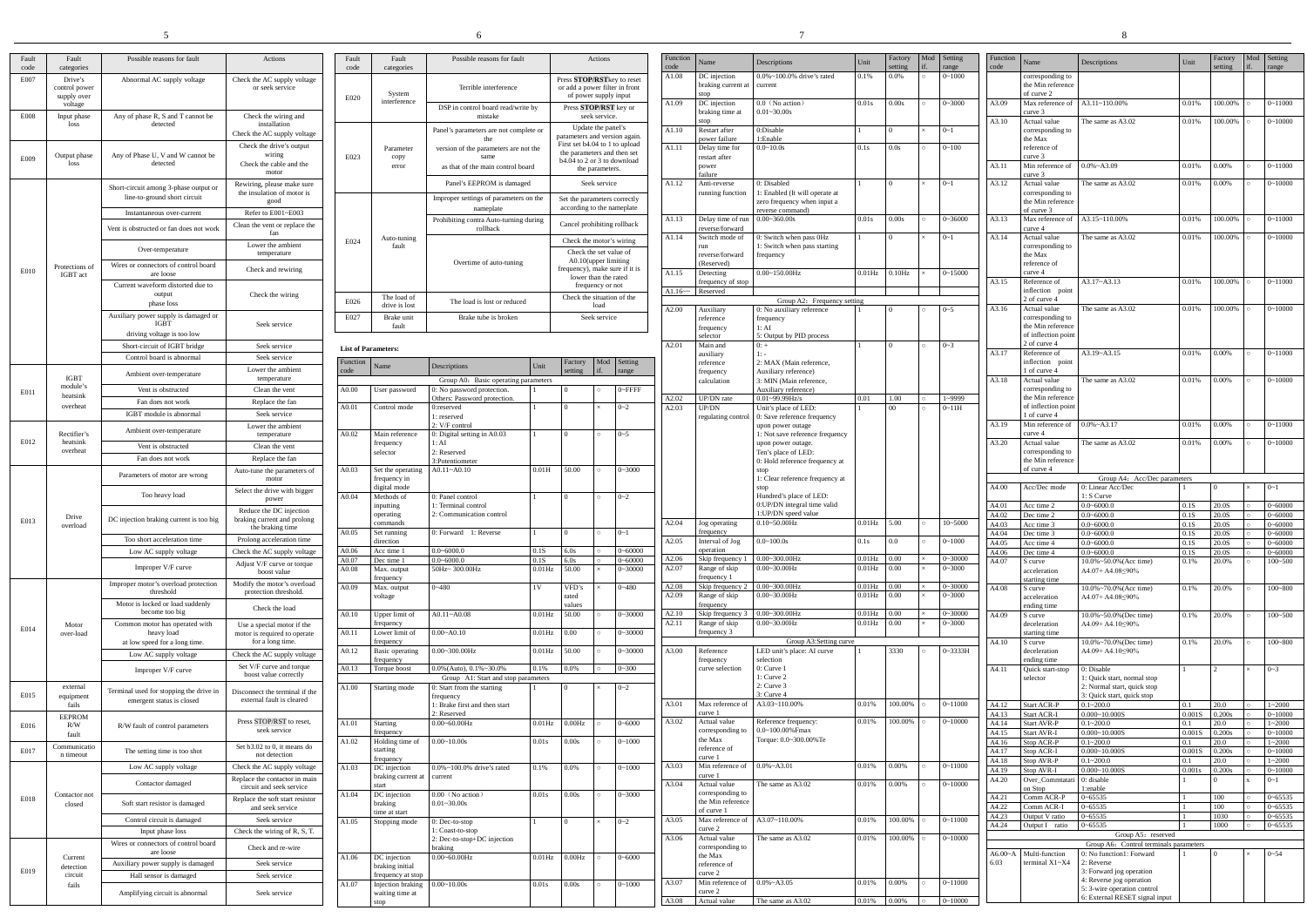|                  |                                 |                                                                                                                                                            |      |                    |     |                      |                  |                                   | 10                                                                                                    |                        |                    |    |                            |                  |                                                                | -11                                                                                  |                     |                    |                       |                  |                                   | 12                                                                                                                   |              |                   |            |                        |  |
|------------------|---------------------------------|------------------------------------------------------------------------------------------------------------------------------------------------------------|------|--------------------|-----|----------------------|------------------|-----------------------------------|-------------------------------------------------------------------------------------------------------|------------------------|--------------------|----|----------------------------|------------------|----------------------------------------------------------------|--------------------------------------------------------------------------------------|---------------------|--------------------|-----------------------|------------------|-----------------------------------|----------------------------------------------------------------------------------------------------------------------|--------------|-------------------|------------|------------------------|--|
| Function<br>code | Name                            | Descriptions                                                                                                                                               | Unit | Factory<br>setting | Mod | Setting<br>range     | Function<br>code | Name                              | Descriptions                                                                                          | Unit                   | Factory<br>setting | if | Mod Setting<br>range       | Function<br>code | Name                                                           | Descriptions                                                                         | Unit                | Factory<br>setting | Mod Setting<br>range  | Function<br>code | Name                              | Descriptions                                                                                                         | Unit         | actory<br>setting | Mod<br>if. | Setting<br>range       |  |
|                  |                                 | : External fault signal input<br>: External interrupt signal input<br>9: Drive operation prohibit<br>10: External stop command<br>11: DC injection braking |      |                    |     |                      |                  |                                   | 19: Torque limiting<br>20: Drive running<br>forward/reverse<br>21: Timer 1 reach<br>22: Timer 2 reach |                        |                    |    |                            | A8.05<br>A8.06   | Reset interval<br>Fault locking<br>function<br>selection.      | automatically<br>$2.0 - 20.0$ s/time<br>0: Disable.<br>1: Enable.                    | 0.1s                | 5.0s               | $20 - 200$<br>$0 - 1$ |                  |                                   | 1: Enable(Low voltage<br>compensation)<br>Hundred's place of LED:<br>Overmodulation selection<br>0: Disable1: Enable |              |                   |            |                        |  |
|                  |                                 | command<br>12: Coast to stop                                                                                                                               |      |                    |     |                      |                  |                                   | 23: Preset counter reach<br>24: Intermediate counter reach                                            |                        |                    |    |                            | b0.00            | Rated power                                                    | Group b0:Motor parameters<br>0.4~999.9KW                                             | 0.1                 | $\overline{0}$     | 4~9999                | b2.03            | Overvoltage<br>point at stall     | 120.0%~150.0% Udce                                                                                                   | 0.1%         | 140.0%            |            | 1200~1500              |  |
|                  |                                 | 13: Frequency ramp up (UP)<br>14: Frequency ramp down (DN)                                                                                                 |      |                    |     |                      | A6.18            | Output terminal                   | Others: Reserved<br>Binary setting:                                                                   |                        |                    |    | $0-1FH$                    | b0.01            | Rated voltage                                                  | $0$ ~ rated voltage of drive                                                         |                     |                    | $0 - 999$             | b2.04<br>b2.05   | Droop control<br>Auto current     | 0: Disable, 0.01~10.00Hz<br>20.0%~200.0% Ie                                                                          | 0.01<br>0.1% | 0.00Hz<br>150.0%  |            | $0 - 1000$<br>200~2000 |  |
|                  |                                 | 15: Switch to panel control<br>16: Switch to terminal control                                                                                              |      |                    |     |                      |                  | positive and<br>negative logic    | ): Terminal is enabled if it is<br>connected to                                                       |                        |                    |    |                            | b0.02            | Rated current                                                  | $0.1 - 999.9A$                                                                       | 0.1A                | Depend             | 1~9999                |                  | limiting threshold                |                                                                                                                      |              |                   |            |                        |  |
|                  |                                 | 17: Switch to communication<br>control mode                                                                                                                |      |                    |     |                      |                  |                                   | correspond common terminal,<br>and disabled if it is                                                  |                        |                    |    |                            |                  |                                                                |                                                                                      |                     | drive's<br>model   |                       | b2.06            | Frequency<br>decrease             | $0.00 - 99.99$ Hz/s                                                                                                  | $0.01$ Hz    | 10.00<br>Hz/s     |            | $0 - 9999$             |  |
|                  |                                 | 18: Main reference frequency<br>via AI                                                                                                                     |      |                    |     |                      |                  |                                   | disconnected.                                                                                         |                        |                    |    |                            | b0.03            | Rated frequency                                                | 1.00~1000.00Hz                                                                       | $0.01$ Hz           | Depend<br>on       | 100~30000             |                  | rate when current<br>limiting     |                                                                                                                      |              |                   |            |                        |  |
|                  |                                 | 27: Preset frequency 1                                                                                                                                     |      |                    |     |                      |                  |                                   | 1: Terminal is disabled if it is<br>connected to                                                      |                        |                    |    |                            |                  |                                                                |                                                                                      |                     | drive's<br>model   |                       | b2.07            | Auto current<br>limiting          | 0: Invalid at constant speed<br>1:Valid at constant speed                                                            |              |                   |            | $0 - 1$                |  |
|                  |                                 | 28: Preset frequency 2<br>29: Preset frequency 3                                                                                                           |      |                    |     |                      |                  |                                   | corresponding common<br>terminal, and                                                                 |                        |                    |    |                            | b0.04            | Number of<br>polarities of                                     | $2 - 24$                                                                             |                     |                    | $2 - 24$              |                  | selection                         | Note: It is valid all the time at<br>Acc/Dec                                                                         |              |                   |            |                        |  |
|                  |                                 | 30: Preset frequency 4<br>31: Acc/Dec time 1                                                                                                               |      |                    |     |                      |                  |                                   | enable if it is disconnected.<br>Unit's place of LED:                                                 |                        |                    |    |                            | b0.05            | motor<br>Rated speed                                           | 0~60000RPM                                                                           | 1RPM                | 1440RP             | $0 - 60000$           | b2.08            | Gain of Slip<br>compensation      | $0.0 - 300.0\%$                                                                                                      | $0.1\%$      | 100.0%            |            | $0 - 3000$             |  |
|                  |                                 | 32: Acc/Dec time 2<br>33: Multiple close-loop                                                                                                              |      |                    |     |                      |                  |                                   | BIT2: R1<br>Ten's place of LED:                                                                       |                        |                    |    |                            | b0.06            | Resistance of                                                  | $0.00\% \sim 50.00\%$                                                                | 0.01%               | Depend             | $0 - 5000$            | b2.09            | Slip<br>compensation              | $0.0 - 250.0\%$                                                                                                      | $0.1\%$      | 200.0%            |            | $0 - 2500$             |  |
|                  |                                 | reference selection 1<br>34: Multiple close-loop                                                                                                           |      |                    |     |                      | A6.19            | Frequency                         | Reserved<br>$0.00 - 300.00$ Hz                                                                        | $0.01$ Hz              | $2.50$ Hz          |    | $0 - 30000$                |                  | stator %R1                                                     |                                                                                      |                     | drive's            |                       | b2.10            | limit<br>Slip                     | $0.1 - 25.0s$                                                                                                        | 0.1s         | 2.0s              |            | $0 - 250$              |  |
|                  |                                 | reference selection 2<br>35: Multiple close-loop                                                                                                           |      |                    |     |                      |                  | arriving signal<br>(FAR)          |                                                                                                       |                        |                    |    |                            | b0.07            | Leakage                                                        | $0.00\% \sim 50.00\%$                                                                | 0.01%               | model<br>Depend    | $0 - 5000$            |                  | compensation<br>time constant     |                                                                                                                      |              |                   |            |                        |  |
|                  |                                 | reference selection 3<br>36: Multiple close-loop                                                                                                           |      |                    |     |                      | A6.20<br>A6.21   | FDT1 level<br>FDT1 lag            | $0.00 - 300.00$ Hz<br>$0.00 - 300.00$ H                                                               | $0.01$ Hz<br>$0.01$ Hz | 50.00Hz<br>1.00Hz  |    | $0 - 30000$<br>$0 - 30000$ |                  | inductance %Xl                                                 |                                                                                      |                     | on<br>drive's      |                       | b2.11            | auto<br>energy-saving             | 0: Disable<br>1: Enable                                                                                              |              |                   |            | $0 - 1$                |  |
|                  |                                 | reference selection 4<br>37: Forward prohibit                                                                                                              |      |                    |     |                      | A6.22<br>A6.23   | FDT2 level<br>FDT2 lag            | $0.00 - 300.00H$<br>$0.00 - 300.00H$                                                                  | $0.01$ Hz<br>$0.01$ Hz | 25.00Hz<br>.00Hz   |    | $0 - 30000$<br>$0 - 30000$ | b0.08            | Resistance of                                                  | $0.00\% \sim 50.00\%$                                                                | 0.01%               | model              | $0 - 5000$            | b2.12            | function<br>Frequency             | $0.00 - 99.99$ Hz/s                                                                                                  | $0.01$ Hz/   | 10.00             |            | $0 - 9999$             |  |
|                  |                                 | 38: Reverse prohibit<br>39: Acc/Dec prohibit                                                                                                               |      |                    |     |                      | A6.24            | Virtual termina<br>setting        | <b>Binary setting</b><br>0: Disable                                                                   |                        | 00 <sup>1</sup>    |    | $0$ ~ $FH$                 |                  | rotor                                                          |                                                                                      |                     | Depend<br>on       |                       |                  | decrease<br>rate at voltage       |                                                                                                                      |              | Hz/s              |            |                        |  |
|                  |                                 | 40: Process close-loop prohibit<br>42: Main frequency switch to                                                                                            |      |                    |     |                      |                  |                                   | 1: Enable<br>Unit's place of LED:                                                                     |                        |                    |    |                            |                  | %R2                                                            |                                                                                      |                     | drive's<br>model   |                       |                  | compensation                      |                                                                                                                      |              |                   |            |                        |  |
|                  |                                 | digital setting<br>43: PLC pause                                                                                                                           |      |                    |     |                      |                  |                                   | BIT0~BIT3: X1~X4<br>Ten's place of LED:                                                               |                        |                    |    |                            | b0.09            | Exciting<br>inductance %Xm                                     | $0.0\%$ ~2000.0%                                                                     | 0.1%                | Depend<br>on       | $0 - 20000$           | b2.13            | Zero-frequency                    | $0.00 - 300.00$ Hz                                                                                                   | $0.01$ Hz    | $0.50$ Hz         |            | $0 - 30000$            |  |
|                  |                                 | 44: PLC prohibit<br>45: PLC stop memory clear                                                                                                              |      |                    |     |                      | $A6.28 - A$      | reserved                          | Reserved                                                                                              |                        |                    |    |                            |                  |                                                                |                                                                                      |                     | drive's<br>model   |                       |                  | operation<br>threshold            |                                                                                                                      |              |                   |            |                        |  |
|                  |                                 | 46: Swing input<br>47: Swing reset                                                                                                                         |      |                    |     |                      | 6.43<br>A6.44    |                                   | $0.0 - 10.0s$                                                                                         | 0.1s                   | 0.0                |    | $1 - 100$                  | b0.10            | Current without<br>load I0                                     | $0.1 - 999.9A$                                                                       | 0.1A                | Depend<br>on       | 1~9999                | b2.14            | Zero-frequency<br>Hysteresis      | $0.00 - 300.00$ Hz                                                                                                   | $0.01$ Hz    | $0.00$ Hz         |            | $0 - 30000$            |  |
|                  |                                 | 48~49:Reserved<br>50: Timer 1 start                                                                                                                        |      |                    |     |                      |                  | Setting value of<br>imer 1        |                                                                                                       |                        |                    |    |                            |                  |                                                                |                                                                                      |                     | drive's<br>model   |                       | b2.15            | (Reserved)<br>Fan control         | 0: Auto operation mode                                                                                               |              |                   |            | $0 - 1$                |  |
|                  |                                 | 51: Timer 2 start<br>53: Counter input                                                                                                                     |      |                    |     |                      | A6.45            | Setting value of<br>imer 2        | $0 - 100s$                                                                                            | 1s                     |                    |    | $1 - 100$                  | b0.11            | Auto-tuning                                                    | 0: Auto-tuning is disabled<br>1: Stationary auto-tuning (Start                       |                     |                    | $0 - 3$               |                  |                                   | 1: Fan operate continuously<br>when power is on                                                                      |              |                   |            |                        |  |
|                  |                                 | 54: Counter clear<br>Others: Reserved                                                                                                                      |      |                    |     |                      | A6.46            | Target value of<br>counter        | $0 - 65535$                                                                                           |                        | 100                |    | $0 - 65535$                |                  |                                                                | auto-tuning to a standstill motor)<br>2: Rotating auto-tuning                        |                     |                    |                       |                  |                                   | Note: 1.Continue to operate for 3<br>ninutes                                                                         |              |                   |            |                        |  |
| A6.04<br>A6.05   | reserved                        |                                                                                                                                                            |      |                    |     |                      | A6.47            | Intermediate<br>value of counter  | $-65535$                                                                                              |                        | 50                 |    | $0 - 65535$                | b0.12            | Motor's overload<br>protection                                 | $20.0\% \sim 110.0\%$                                                                | 0.1%                | 100.0%             | $200 - 1100$          | b3.00            | Communication                     | Group b3:Communication parameter<br>Unit's place of LED:                                                             |              | 001               |            | $0 - 155H$             |  |
| A6.08<br>A6.09   | <b>Terminal</b> filte           | $0 - 500$ ms<br>Terminal control 0:2-wire operating mode 1                                                                                                 |      | 10                 |     | $0 - 500$<br>$0 - 3$ | A8.00            |                                   | Group A8: Fault parameters<br>Protective action Unit's place of LED:                                  |                        | 0000               |    | $0 - 1111H$                | b0.13            | coefficient<br>Oscillation                                     | $0 - 255$                                                                            |                     | 10                 | $0 - 255$             |                  | configuration                     | Baud rate selection<br>0: 4800BPS                                                                                    |              |                   |            |                        |  |
|                  | mode selection                  | 1:2-wire operating mode 2<br>2:3-wire operating mode 1                                                                                                     |      |                    |     |                      |                  | of relay                          | Action selection for<br>under-voltage fault indication.                                               |                        |                    |    |                            |                  | nhibition<br>coefficient                                       |                                                                                      |                     |                    |                       |                  |                                   | 9600BPS<br>2: 19200BPS                                                                                               |              |                   |            |                        |  |
| A6.10            | reserved                        | 3:3-wire operation mode 2                                                                                                                                  |      |                    |     |                      |                  |                                   | 0:Disable1: Enable<br>Ten's place of LED:                                                             |                        |                    |    |                            | <b>b1.00</b>     |                                                                | Group b1:V/F parameters<br>V/F curve setting $\vert$ 0: V/F curve is defined by user |                     | $\overline{0}$     | $0 - 3$               |                  |                                   | Ten's place of LED:<br>Data format                                                                                   |              |                   |            |                        |  |
| A6.11<br>A6.12   |                                 |                                                                                                                                                            |      |                    |     |                      |                  |                                   | Action selection for auto reset<br>interval fault indication.                                         |                        |                    |    |                            |                  |                                                                | 1:2-order curve<br>2: 1.7-order curve                                                |                     |                    |                       |                  |                                   | 0:1-8-2-N format, RTU<br>1:1-8-1-E format, RTU                                                                       |              |                   |            |                        |  |
| A6.13            | Input terminal'<br>positive and | Binary setting<br>: Positive logic: Terminal Xi is                                                                                                         |      | 00 <sup>°</sup>    |     | $0$ ~ $FFH$          |                  |                                   | 0:Disable1: Enable<br>Hundred's place of LED:                                                         |                        |                    |    |                            | b1.01            | V/F frequency                                                  | 3: 1.2-order curve<br>B1.03~A0.08                                                    | $0.01$ Hz $0.00$ Hz |                    | $0 - 30000$           |                  |                                   | 2:1-8-1-O format, RTU<br>Hundred's place of LED:                                                                     |              |                   |            |                        |  |
|                  | negative logic                  | enabled if it is connected to<br>corresponding common                                                                                                      |      |                    |     |                      |                  |                                   | Selection for fault locked<br>function.                                                               |                        |                    |    |                            | b1.02            | value F3<br>V/F voltage value $\vert$ B1.04~100.0%             |                                                                                      | 0.1%                | 0.0%               | $0 - 1000$            |                  |                                   | wiring mode<br>0:Direct connection via cable                                                                         |              |                   |            |                        |  |
|                  |                                 | terminal, and disabled if it is<br>disconnected.                                                                                                           |      |                    |     |                      |                  |                                   | 0:Disable1: Enable<br>Thousand's place of LED:                                                        |                        |                    |    |                            | <b>b</b> 1.03    | V/F frequency                                                  | $B1.05 - B1.01$                                                                      | $0.01$ Hz           | 0.00Hz             | $0 - 30000$           |                  |                                   | (RS232/485)<br>$\vdots$ MODEM (RS232)                                                                                |              |                   |            |                        |  |
|                  |                                 | : Negative logic: Terminal Xi is<br>disabled if it is connected to                                                                                         |      |                    |     |                      | A8.01            | Fault masking                     | Reserved<br>Unit's place of LED:                                                                      |                        | 2000               |    | $0 - 2222H$                | <b>b1.04</b>     | value F <sub>2</sub><br>$V/F$ voltage value $B1.06 \sim B1.02$ |                                                                                      | 0.1%                | $0.0\%$            | $0 - 1000$            | b3.01            | Local address                     | $0 \sim 127$ , 0 is the broadcasting<br>address                                                                      |              |                   |            | $0 - 127$              |  |
|                  |                                 | corresponding common<br>terminal, and enabled is it is                                                                                                     |      |                    |     |                      |                  | selection 1                       | Communication fault masking<br>selection                                                              |                        |                    |    |                            | b1.05            | V <sub>2</sub><br>V/F frequency                                | $0.00 - B1.03$                                                                       | $0.01$ Hz           | 0.00 Hz            | $0 - 30000$           | <b>b</b> 3.02    | Time threshold<br>for judging the | $0.0 - 1000.0S$                                                                                                      | 0.1          | 0.0S              |            | $0 - 10000$            |  |
|                  |                                 | disconnected.<br>Unit's place of                                                                                                                           |      |                    |     |                      |                  |                                   | Ten's place of LED:<br>Relay fault masking selection                                                  |                        |                    |    |                            | b1.06            | value F1<br>V/F voltage value $0\neg B1.04$                    |                                                                                      | 0.1%                | 0.0%               | $0 - 1000$            |                  | communication<br>status           |                                                                                                                      |              |                   |            |                        |  |
| A6.14            | reserved                        | LED:BIT0~BIT3: X1~X4                                                                                                                                       |      |                    |     | $0 - 50$             |                  |                                   | Hundred's place of LED:<br><b>EEPROM</b> fault masking                                                |                        |                    |    |                            | b1.07            | Cut-off point                                                  | 0.0%~50.0% (Corresponding to                                                         | 0.1%                | 10.0%              | $0 - 500$             | b3.03            | Delay for<br>responding to        | 0~1000mS                                                                                                             |              | 5 <sub>m</sub> S  |            | $0 - 1000$             |  |
| A6.15<br>A6.16   | Output functions                | : Running signal(RUN)                                                                                                                                      |      | 15                 |     | $0 - 50$             |                  |                                   | selection<br>Thousand's place of LED:                                                                 |                        |                    |    |                            |                  | used for manual<br>torque boost                                | A0.12                                                                                |                     |                    |                       |                  | control PC                        | Group b4:Keyboard parameters                                                                                         |              |                   |            |                        |  |
|                  | of relay R1                     | frequency arriving<br>signal(FAR)                                                                                                                          |      |                    |     |                      |                  |                                   | Reserved<br>0:Disable.Stop when fault                                                                 |                        |                    |    |                            | b1.08            | AVR function                                                   | 0: Disable<br>1: Enable all the time                                                 |                     |                    | $0 - 2$               | b4.00            | Key-lock<br>function selection    | 0: The keys on the operation<br>panel are not locked, and all the                                                    |              |                   |            | $0 - 4$                |  |
|                  |                                 | 2: frequency detection threshold<br>(FDT1)                                                                                                                 |      |                    |     |                      |                  |                                   | happen<br>1:Disable.Continue operating                                                                |                        |                    |    |                            | b1.09            | VF Output                                                      | 2: Disabled in Dec process<br>0: no function                                         |                     |                    | $0 - 3$               |                  |                                   | keys are usable.<br>1: The keys on the operation                                                                     |              |                   |            |                        |  |
|                  |                                 | 3: frequency detection threshold<br>(FDT2)                                                                                                                 |      |                    |     |                      |                  |                                   | when fault happen<br>2:Enable                                                                         |                        |                    |    |                            | b1.10            | voltage selection<br><b>VF</b> Output                          | 1:AI<br>0: no function                                                               |                     | $\overline{0}$     | $0 - 3$               |                  |                                   | are locked, and all the keys are                                                                                     |              |                   |            |                        |  |
|                  |                                 | 4: overload signal(OL)<br>5: low voltage signal(LU)                                                                                                        |      |                    |     |                      | A8.02            | Fault masking<br>selection 2      | Unit's place of LED:<br>Open phase fault masking                                                      |                        | $00\,$             |    | $0 - 22H$                  |                  | voltage offset<br>selection                                    | 1:AI                                                                                 |                     |                    |                       |                  |                                   | unusable.<br>2: All the keys except for the                                                                          |              |                   |            |                        |  |
|                  |                                 | 6: external fault signal(EXT)<br>: frequency high limit(FHL)                                                                                               |      |                    |     |                      |                  |                                   | selection for input<br>Ten's place of LED:                                                            |                        |                    |    |                            | b2.00            | Carrier wave                                                   | Group b2:Enhanced parameters<br>$2.0 - 6.0K$ Hz                                      | 0.1                 | 6.0                | $20 - 150$            |                  |                                   | multi-functional key are<br>unusable.                                                                                |              |                   |            |                        |  |
|                  |                                 | 8: frequency low limit(FLL)<br>: zero-speed running                                                                                                        |      |                    |     |                      |                  |                                   | Open phase fault masking<br>selection for output                                                      |                        |                    |    |                            |                  | frequency                                                      |                                                                                      |                     |                    |                       |                  |                                   | 3: All the keys except for the<br>SHIFT key are unusable.                                                            |              |                   |            |                        |  |
|                  |                                 | 10: Reserved<br>11: Reserved                                                                                                                               |      |                    |     |                      | A8.03            | Motor overload<br>protection mode | 0: Disabled<br>:Common mode (with low                                                                 |                        |                    |    | $0 - 2$                    | b2.01            | Auto adjusting of 0: Disable<br><b>CWF</b>                     | 1: Enable                                                                            |                     |                    | $0 - 1$               |                  |                                   | 4:All the keys except for the<br>RUN AND STOP keys are                                                               |              |                   |            |                        |  |
|                  |                                 | 12: PLC running step complete<br>signal                                                                                                                    |      |                    |     |                      |                  | selection                         | speed compensation)<br>2: Variable frequency motor                                                    |                        |                    |    |                            | b2.02            | Voltage<br>adjustment                                          | Unit's place of LED:<br>Over-voltage at stall Selection                              |                     | 001                | $0 - 111H$            | b4.01            | Multi-function                    | unusable.<br>Reserved                                                                                                |              |                   |            | $0 - 5$                |  |
|                  |                                 | 13: PLC running cycle complete<br>signal                                                                                                                   |      |                    |     |                      |                  |                                   | (without low speed<br>compensation)                                                                   |                        |                    |    |                            |                  | selection                                                      | 0: Disable(When install brake<br>resistor)<br>1: Enable                              |                     |                    |                       | b4.02            | key definition<br>Parameter       | 0: All parameters are allowed                                                                                        |              |                   |            | $0 - 2$                |  |
|                  |                                 | 14: Swing limit<br>15: Drive ready (RDY)                                                                                                                   |      |                    |     |                      | A8.04            | Auto reset times                  | 0: No function<br>1~100: Auto reset times                                                             |                        |                    |    | $0 - 100$                  |                  |                                                                | Ten's place of LED:<br>Not stop when instantaneous                                   |                     |                    |                       |                  | protection                        | modifying;<br>1: Only A0.03 and b4.02 can be                                                                         |              |                   |            |                        |  |
|                  |                                 | 16: Drive fault<br>17: Switching signal of host                                                                                                            |      |                    |     |                      |                  |                                   | Note: The IGBT protection<br>(E010) and external equipment<br>fault (E015) cannot be reset            |                        |                    |    |                            |                  |                                                                | stop function selection<br>0: Disable                                                |                     |                    |                       |                  |                                   | modified;<br>2: Only b4.02 can be modified.                                                                          |              |                   |            |                        |  |
|                  |                                 |                                                                                                                                                            |      |                    |     |                      |                  |                                   |                                                                                                       |                        |                    |    |                            |                  |                                                                |                                                                                      |                     |                    |                       |                  |                                   |                                                                                                                      |              |                   |            |                        |  |